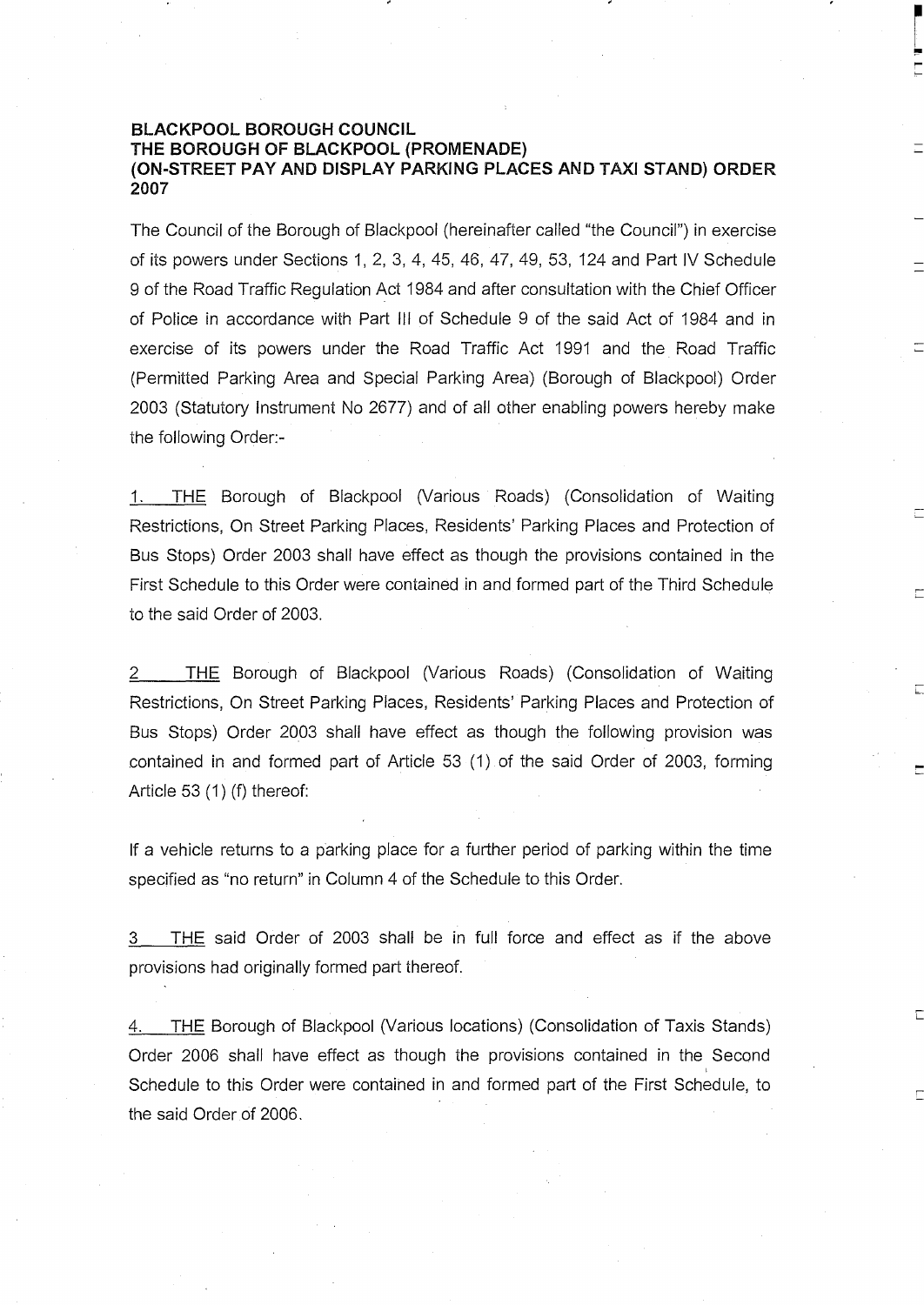5. THE provisions relating to On-Street Pay and Display Parking Places contained in the Borough Of Blackpool (Promenade) (On-Street Pay And Display Parking Places) Order 2007 are hereby revoked so far as the lengths of road referred to in the Third Schedule to this Order are concerned.

6. THE provisions relating to Stands available for hackney carnages horse drawn or propelled by mechanical power- 24 hours contained in The Borough Of Blackpool (Various Locations) (Consolidation Of Taxi Stands) Order 2006 are hereby revoked so far as the length of road referred to in the Fourth Schedule to this Order is concerned.

7. ANY provisions contained in the said Order of 2003, the Borough of Blackpool (Various Locations) (Consolidation of Taxis Stands) Order 2006 and the Borough Of Blackpool (Promenade) (On-Street Pay And Display Parking Places) Order 2007 and inconsistent with the provisions of this Order are hereby revoked.

8 THIS Order shall come into operation on the  $2^{nd}$  day of July 2007 and may be cited as THE BOROUGH OF BLACKPOOL (PROMENADE) (ON-STREET PAY AND DISPLAY PARKING PLACES AND TAXI STAND) ORDER 2007

Given under the Common Seal of the Council of the Borough of Blackpool on the 22<sup>nd</sup> day of March 2007.

THE COMMON SEAL of The Blackpool Borough Council was hereunto affixed in ) the presence of:-

Head of Legal and Democratic Services